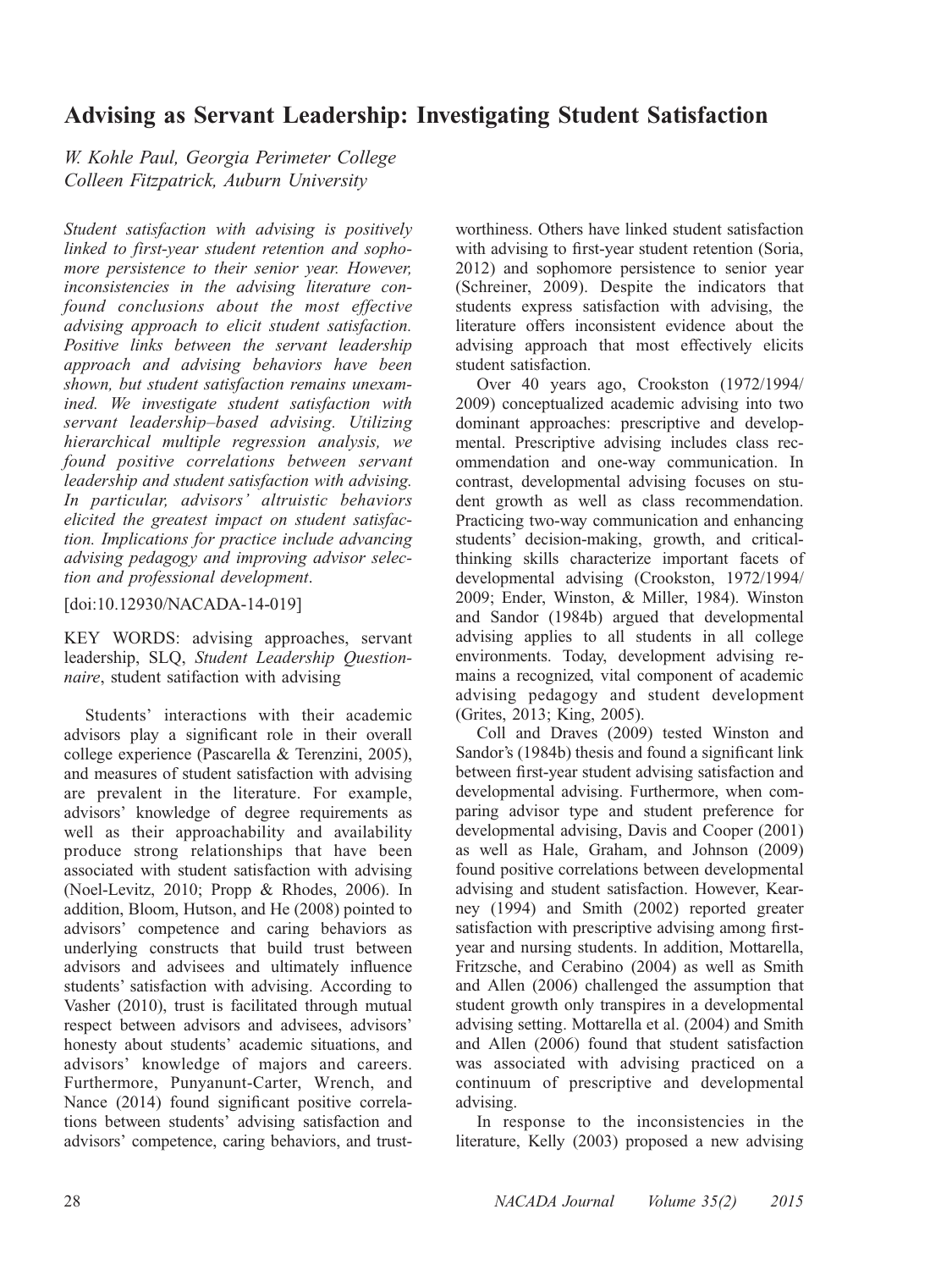paradigm based on transformational leadership. He argued that advisors should empower students rather than concern themselves with an allegiance to a particular approach. McClellan (2007) agreed with Kelly that a new advising paradigm based on leadership offered a potentially effective alternative to the previously articulated strategies. However, McClellan believes servant leadership offers the more applicable theory to academic advising. The main difference between transformational and servant leadership theories is based on the suppositions of the leader: Transformational leaders look to reach and exceed organizational objectives whereas servant leaders express primary interest on the growth and development of followers (Stone, Russell, & Patterson, 2004).

Paul, Smith, and Dochney (2012) tested McClellan's (2007) thesis. Specifically, they investigated the empirical relationship between servant leadership and academic advising using Barbuto and Wheeler's (2006) Servant Leadership Questionnaire (SLQ) and Winston and Sandor's (1984a) Academic Advising Inventory. Paul et al. (2012) found significant positive correlations between servant leadership and academic advising behaviors. They also found that servant leadership behaviors were associated with developmental advising behaviors. They concluded that servant leadership provides a useful framework for academic advising.

However, Paul et al. (2012) did not investigate student satisfaction with advisors' servant leadership behaviors. If students are not satisfied with servant leadership–based advising then the adoption of it could negatively affect retention, progression, and graduation efforts. Therefore, we used the SLQ to investigate student satisfaction levels with servant leadership–based advising and to examine whether use of servant leadership in practice can predict students' subsequent satisfaction with advising. The results further the work of McClellan (2007) and Paul et al. (2012) and help establish servant leadership as a viable framework for academic advising.

# The Servant Leadership Questionnaire and Academic Advising

Barbuto and Wheeler (2006) believe use of servant leadership promotes and sustains long-term organizational growth and employee development. As a result, they developed the SLQ to operationalize and measure servant leadership behaviors. They used Greenleaf's (1970) servant leadership essay and Spears's (1998) conceptualization of servant leadership as the basis for the SLQ. Their initial analysis of questionnaire items revealed five constructs of servant leadership: altruistic calling, emotional healing, wisdom, persuasive mapping, and organizational stewardship.

# Altruistic Calling

Altruistic calling refers to servant leaders' desire to place their followers' needs above their own. These leaders want to make a positive difference in their followers' lives by providing an open and caring atmosphere conducive to growth and development (Barbuto & Wheeler, 2006).

Academic advisors also place the needs of their students before their own (McClellan, 2007; Paul et al., 2012; Ryan, 1992). They allocate appropriate time for each student's appointment and give students their undivided attention to foster a caring environment (Holmes, 2004; Smith & Allen, 2006). Advisors also seek to build rapport with students and demonstrate caring behaviors such as empathy, understanding, and respect (Ford & Ford, 2009).

# Emotional Healing

Servant leaders show commitment to helping their followers recover from hardship or trauma. This assistance with emotional healing includes a tendency to show empathy and understanding of others' misfortunes (Barbuto & Wheeler, 2006). Spears and Lawrence (2004) conceptualized this healing through a process of making those who have been broken feel whole.

Academic advisors also help students recover from hardship. Specifically, through goal setting and degree planning, they assist students in alleviating dissonance between academic and other collegiate expectations and reality (McClellan, 2007; Paul et al., 2012). In addition, advisors help students cope with nonacademic issues, such as family trauma and troubled interpersonal relationships, and thus exert a positive effect on advisee well-being (Kuhn, Gordon, & Webber, 2006).

# Wisdom

Wisdom reflects servant leaders' attentiveness to detail and critical awareness of their surroundings (Barbuto & Wheeler, 2006). It involves using self-awareness and environmental consciousness to gain and share knowledge to empower followers (Crippen, 2005).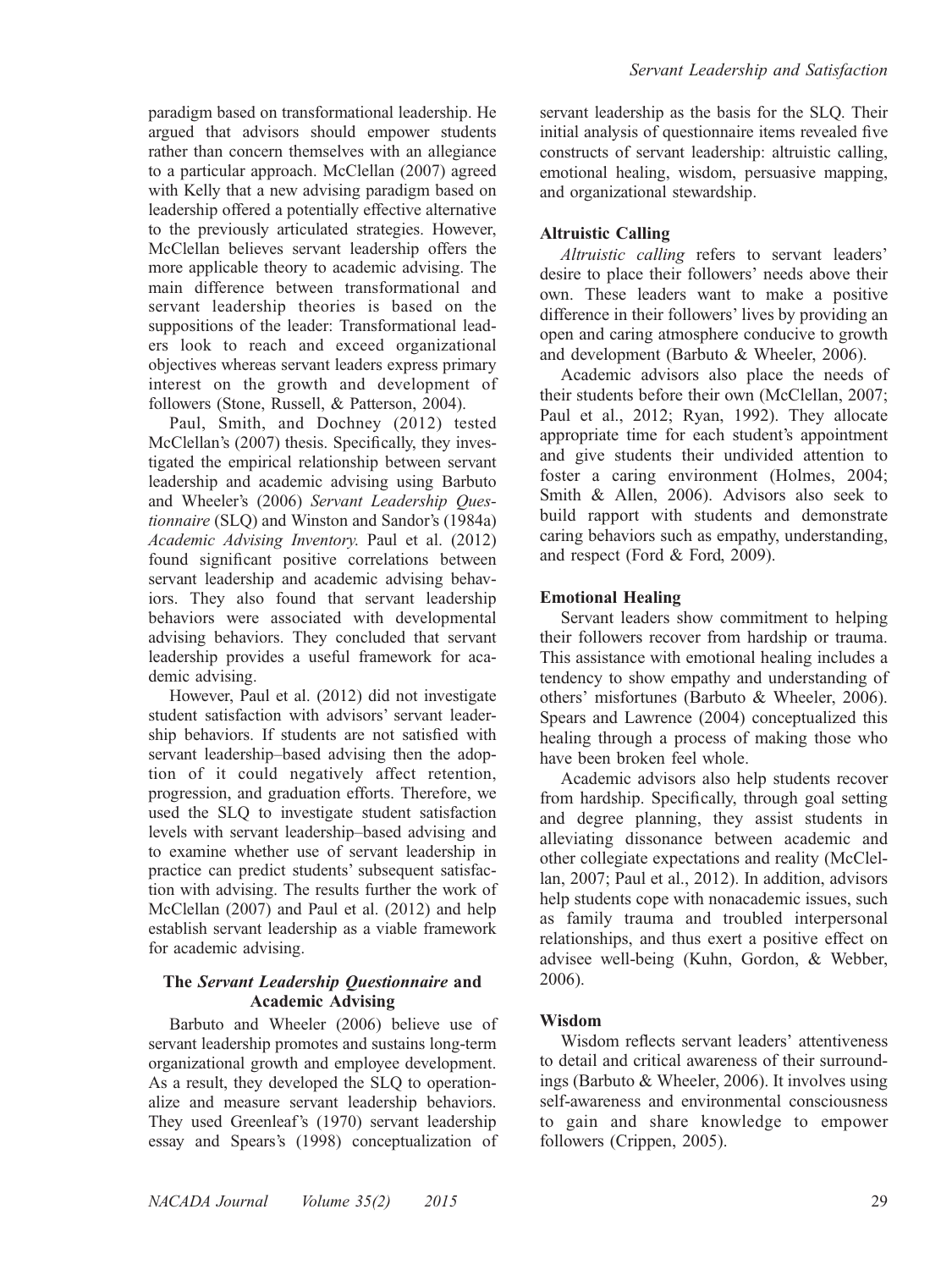# W. Kohle Paul & Colleen Fitzpatrick

Consistent with servant leadership, effective advisors remain critically aware of their environment and continuously search for sharable knowledge on topics such as degree requirements, campus resources, and institutional policies and procedures, which can educate and enable their students (McClellan, 2007; Paul et al., 2012). In addition, advisors use wisdom to continue professional development that enhances their advising skills (Brown, 2008; Paul et al., 2012).

# Persuasive Mapping

A servant leaders' ability to persuade, rather than coerce, their followers to action constitutes persuasive mapping. Leaders envision the future for their organization and followers (Barbuto & Wheeler, 2006) and use their foresight to create a strategic plan to turn their vision into reality (Spears, 2004).

Effective advisors also practice persuasive mapping. They share the decision-making process with students and encourage them to action (Crookston, 1972/1994/2009; Ryan, 1992). Advisors use students' academic history and professional interests to co-create their future academic plans (Appleby, 2008; McClellan, 2007).

# Organizational Stewardship

Servant leaders provide their followers access to professional development opportunities, which enhance their holistic growth and teach them to value the importance of improving their community (Spears, 2004). Barbuto and Wheeler (2006) suggested that organizational stewardship reflects servant leaders' commitment to helping their organization and followers make positive contributions to society through community development programs and outreach.

Academic advisors also practice stewardship. They embrace the responsibility to expose students to both academic and nonacademic resources and encourage them to participate in on- and off-campus activities that improve their overall collegiate experience (Appleby, 2001). When students participate in these extra- and cocurricular opportunities they learn the important, positive impact on community development on campus and in the surrounding locality (Bloom, 2008).

# Hypotheses

Students express satisfaction with advisors who demonstrate knowledge about degree requirements and institutional policies and procedures, make themselves approachable and available, and create an open and inviting atmosphere (Ford & Ford, 2009; Holmes, 2004; Mottarella et al., 2004; Noel-Levitz, 2010; Propp & Rhodes, 2006). We contend these qualities comport with Barbuto and Wheeler's (2006) constructs of wisdom and altruistic calling. Therefore, based on the theoretical link, we looked for a significant positive relationship between servant leadership and student satisfaction with advising.

We determined the SLQ factor that best predicts student satisfaction with advising. Noel-Levitz (2010) and Propp and Rhodes (2006) found that advisors' knowledge of degree requirements and awareness of policies and procedures have the greatest impact on student satisfaction with advising. Wisdom incorporates behaviors consistent with advisors' knowledge and awareness of their surrounding environment, which means they keep students informed of major requirements and any changes to existing policies and procedures. Therefore, we believe the best predictor of student satisfaction with advising is wisdom. Our hypotheses are summarized as follows:

- H1. Students' satisfaction with advising scores will be positively and significantly correlated with SLQ behavior scores.
- H2. The most significant predictor of students' satisfaction with advising will be wisdom behavior scores.

#### Methods

# **Participants**

Utilizing a purposeful sampling technique (as per Fraenkel & Wallen, 2009), we identified 12 classes across campus that showed similar demographic characteristics (race, class, and gender) to the overall undergraduate population of the midsize university in the southeastern United States where we conducted the study. The undergraduate population at the time of the study consisted of 59.0% female, 53.1% White, 35.4% Black, and 30.3% first-year students. The school enrolled 21.7% sophomores, 21.1% juniors, and 24.5% seniors in the year the study was undertaken.

We administered 508 surveys to students in 10 of the 12 targeted classes. The final sample consisted of 428 undergraduates. Participants were classified as 68% female and 32% male.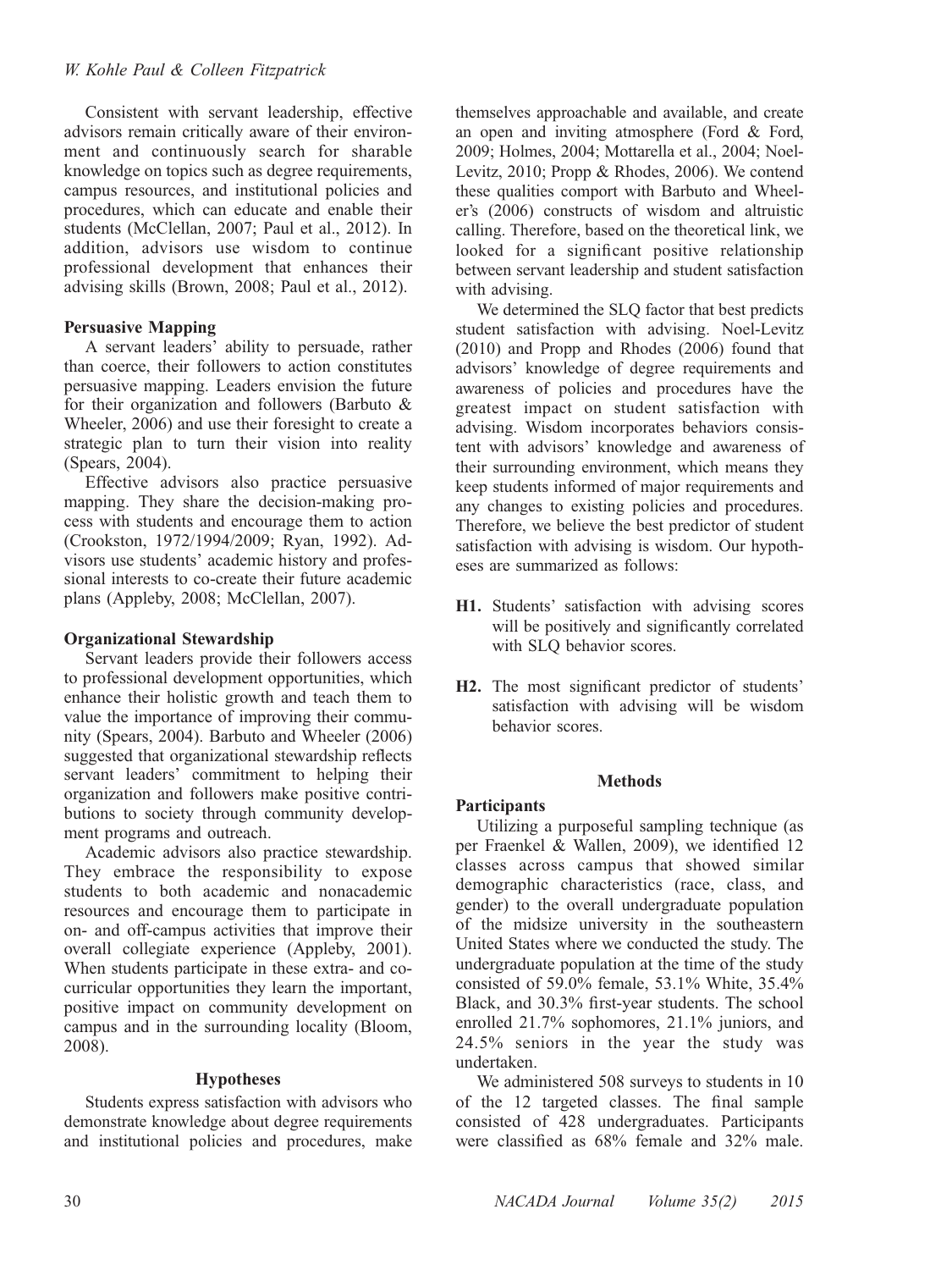Participants' ages ranged from 18 to 47 years, and 72% were between the ages of 18 and 21 years. The majority of participants were White (59.4%) and Black (30.4%). The sample consisted of 26.6% first-year students, 25.7% sophomores, 25.7% juniors, and 22.0% seniors.

# **Instrument: Servant Leadership Questionnaire**<br>Participants were administered

administered a slightly adapted version of Barbuto and Wheeler's (2006) SLQ, which measures advisors' servant leadership behaviors. The SLQ contains 23 items in five subscales: altruistic calling (ac) (e.g., ''This person puts my best interests ahead of his/ her own,'' *α* = .82), emotional healing (eh) (e.g., ''This person is one I would turn to if I had a personal trauma,'' *α* = .91), wisdom (wis) (e.g., ''This person seems alert to what's happening,"  $\alpha = .92$ ), persuasive mapping (pm) (e.g., "This person offers compelling reasons to get me to do things,'' *α* = .87), and organizational stewardship (os) (e.g., ''This person believes that the organization needs to play a moral role in society,"  $\alpha$  = .89). Participants rated their advisors' servant leadership behaviors using a 5-point Likert-type scale with two semantic anchors: 1—strongly disagree and 5 —strongly agree. The addition of one question at the end of the SLQ assessed students' with advising ("I am satisfied with the academic advising I have received''). Students rated their satisfaction using the same Likert-type scale shown on the SLQ items.

Barbuto and Wheeler (2006) used a panel of experts to assess the content validity of the SLQ and found that it positively and significantly<br>correlated to similar servant leadership correlated to similar servant leadership questionnaires. They also found a positive correlation between the SLQ and transactional leadership. However, Barbuto and Wheeler (2006) acknowledged that the effect size was very small, thus warranting their conclusion that the two scales measured two different phenomena. Their comparisons between the SLQ, other servant leadership questionnaires, and transactional leadership instruments supported the convergent and divergent validity of the SLQ.

#### Procedure

Using the seat analysis tool offered through the Office of Strategic Research and Analysis at the studied institution, we identified 12 different classes across campus enrolling approximately 700 students with similar demographic profiles

(race, class, and gender) as the total undergraduate population. We contacted the professors, via phone and e-mail, requesting access to their students for our study. Ten of the 12 professors allowed us to administer the surveys during class times.

Before distributing the surveys, we asked whether students had been advised for the Fall 2012 semester. Those who self-reported that they had not been advised did not receive a survey. To those who had been advised, we explained the instructions, which appeared in writing at the top of the handout, for completing the surveys to reduce an instrumentation threat to internal validity. We handed out 508 surveys to the 10 participating classes. Of the 508 undergraduates targeted to participate, 471 completed the surveys, yielding a 93% response rate. Of the 471 participants, 43 completed the surveys incorrectly, leaving a final sample of 428 participants (84% usable surveys).

#### Analyses and Results

We analyzed the results using SPSS-20. The Likert-type scale contained the numbers 1 to 5 so we did not need to code the data. We calculated the average rater response on each item of the SLQ in the five subscales (Barbuto & Wheeler, 2006): ac Items 3, 8, 11, 18; eh Items 4, 9, 14, 19; wis Items 1, 6, 12, 16, 22; pm Items 2, 7, 13, 17, 21; os Items 5, 10, 15, 20, 23. High (at or near 5) average rater response scores on each subscale correlated with demonstration of advisors' servant-leadership behaviors. We analyzed students' satisfaction with advising scores using the same format as the SLQ. High (at or near 5) student ratings represented a high level of satisfaction with advising.

Next, we analyzed the relationship between student satisfaction with advising and servant leadership with Pearson product-moment correlations. In conclusion, we conducted a hierarchical multiple-regression analysis to determine the construct of servant leadership that was the most significant predictor of student satisfaction with advising (SSA) scores when participants' race, class, and gender were controlled.

Model 1 contained the three control variables and the dependent variable SSA. The inclusion of the control variables in the first model provided a comparison group to the second model, featuring servant leadership items, so that we could determine the amount of unique variance the second model exerted on SSA. Model 2 contained the three control variables and SSA plus five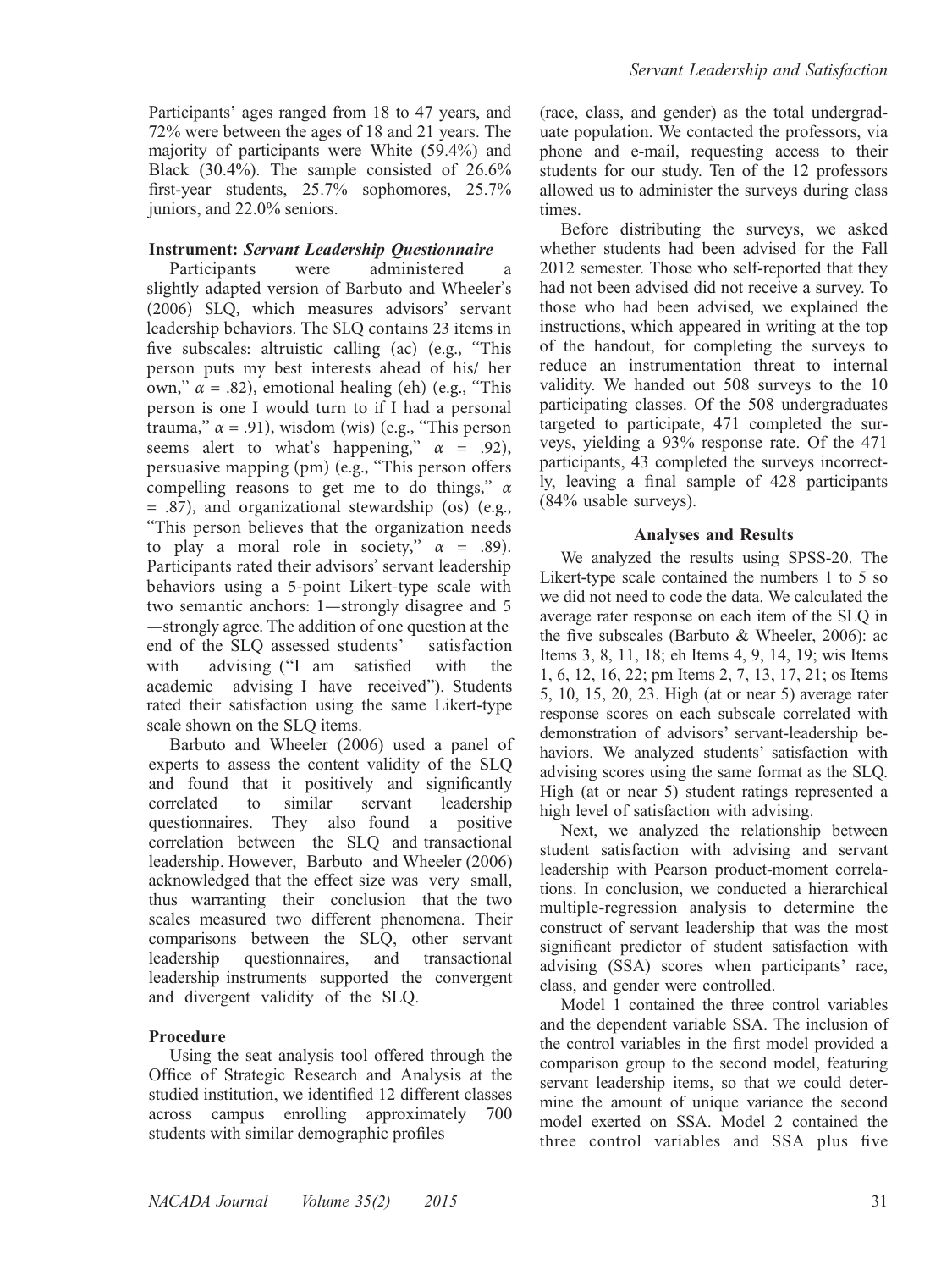| <b>Scale</b> | <b>SSA</b> | AC      | EН      | WIS        | PM         | <b>OS</b> |
|--------------|------------|---------|---------|------------|------------|-----------|
| <b>SSA</b>   | 1.00       |         |         |            |            |           |
| AC           | $.61**$    | 1.00    |         |            |            |           |
| <b>EH</b>    | $.35**$    | $.50**$ | 1.00    |            |            |           |
| <b>WIS</b>   | $.58**$    | $.69**$ | $.57**$ | 1.00       |            |           |
| <b>PM</b>    | $.54**$    | $.65**$ | $.59**$ | $.71***$   | 1.00       |           |
| <b>OS</b>    | $.55**$    | $.69**$ | $.57**$ | $.72***$ a | $.75***$ a | 1.00      |

Table 1. Intercorrelation values of students'satisfaction with advising scores and servant leadership scores  $(N = 428)$ 

*Note.* SSA = student satisfaction with advising;  $AC =$  altruistic calling;  $EH =$  emotional healing;  $WIS =$ wisdom;  $PM =$  persuasive mapping;  $OS =$  organizational stewardship

<sup>a</sup>Variance inflation factor < 5; tolerance statistic > .2 (Field, 2009).

\*\* $p < .01$ .

independent variables: altruistic calling (AC), emotional healing (EH), wisdom (WIS), persuasive mapping (PM), and organizational stewardship (OS).

The Pearson product-moment correlations revealed positive and significant relationships between SSA and each construct of servant leadership (see Table 1). The first model of the hierarchical multiple-regression analysis was not significant: F (3,424) =1.21,  $p = .31$ ,  $R^2 = .01$ . However, the second model showed statistical significance:  $F(8,419) = 42.12, p < .01; R^2 = .45.$ Based on standardized beta weights, the best predictor of SSA was AC (see Table 2).

# Discussion and Implications for Practice

McClellan (2007) pointed to many parallels between servant leadership and academic advising and stated that servant leadership could prove valuable as an academic advising framework. Paul et al. (2012) found positive links between academic advising and servant leadership behaviors but had not explored student satisfaction with servant leadership–based advising to validate McClellan's premise. The results of our study suggest that servant leadership is positively correlated with student satisfaction with advising. AC and WIS exhibited the strongest relationships with SSA, a finding that supports our first hypothesis.

We also found that servant leadership is a significant predictor of student satisfaction with advising. The five-factor model accounted for 44% of the unique variance in SSA scores. AC was the best predictor of SSA, not WIS, as we had hypothesized; however, WIS also showed a strong correlation to SSA.

Table 2. Summary of hierarchical regression analysis for servant leadership scores predicting student satisfaction with advising  $(N = 428)$ 

| $\sim$ $\sim$                   |         |             |          |                  |
|---------------------------------|---------|-------------|----------|------------------|
| <b>Variable</b>                 | B       | <b>SE</b> B |          | $\Delta R^2$     |
| Model 1                         |         |             |          | .01 <sup>a</sup> |
| Race                            | $-.120$ | $-.219$     | $-.027$  |                  |
| <b>Class</b>                    | .030    | .088        | .017     |                  |
| Gender                          | .337    | .201        | .082     |                  |
| <b>Model 2</b>                  |         |             |          | .44 <sup>b</sup> |
| Race                            | $-.223$ | .167        | $-.051$  |                  |
| Class                           | $-.118$ | .067        | $-.067$  |                  |
| Gender                          | .317    | .152        | $.077*$  |                  |
| Altruistic Calling (AC)         | .621    | .104        | $.331**$ |                  |
| Emotional Healing (EH)          | $-.157$ | .086        | $-.086$  |                  |
| Wisdom (WIS)                    | .454    | .110        | $.249**$ |                  |
| Persuasive Mapping (PM)         | .208    | .117        | .110     |                  |
| Organizational Stewardship (OS) | .199    | .107        | .119     |                  |
|                                 |         |             |          |                  |

Note.  ${}^{a}F(3, 424) = 1.21$ ,  $p = .31$ ,  $R^{2} = .01$ ;  ${}^{b}F(8, 419) = 42.12$ ,  $p < .01$ ,  $R^{2} = .45$ .  $*_p$  < .05.  $*_p$  < .01.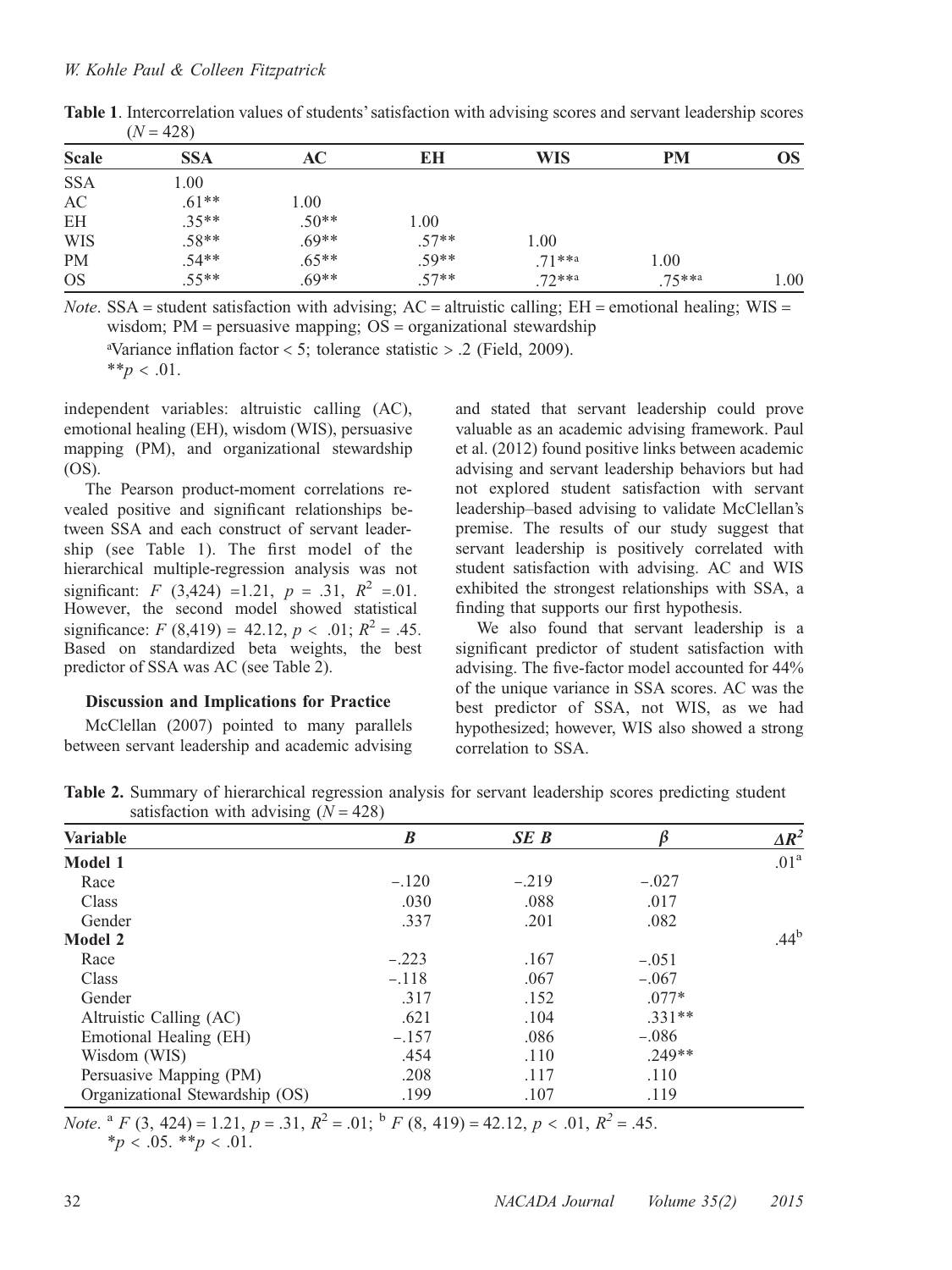As the best predictors, AC and WIS are based on conceptualizations similar to those of other factors shown to affect student advising satisfaction positively. For example, previous studies show that students want advisors who are knowledgeable about degree requirements and institutional policies and procedures (Noel-Levitz, 2010; Propp & Rhodes, 2006), and this knowledge comports with WIS. Students also want advisors to extend themselves personally in the best interest of advisees and provide an open and caring atmosphere, and these preferences show consistency with AC. Because students express more concern with the advising environment and caring behaviors than advisor knowledge of degree requirements, as noted in previous research from Ford and Ford (2009), Holmes (2004), and Mottarella et al. (2004), AC proves a better predictor of advising satisfaction than other factors.

Our results provide threefold practical significance. First, they support McClellan's (2007) supposition and further grounds servant leadership in academic advising pedagogy. Servant leadership, in particular behaviors related to altruistic calling, creates an environment where students feel that personnel care about and value them, fulfilling student desires for gestures of appreciation and kindness from people at their institution (Elliott & Healy, 2001). Furthermore, at least one study indicates that colleges and universities may improve students' academic performance and retention rates by creating a caring and welcoming environment (Kuh, Cruce, Shoup, Kinzie, & Gonyea, 2008).

Second, to find highly qualified candidates, many private sector businesses, professional sports teams, and law enforcement agencies utilize personality and aptitude tests to prescreen potential employees or draft picks (Aamodt, 2004; Stanimirovic & Hanrahan, 2012; Van Steenwyk, 2008). Hiring managers could also adopt prescreening measures rooted in servant leadership behaviors, particularly those related to altruistic calling, to help select advisor candidates who will practice in ways that positively affect student satisfaction with advising.

Last, continual advisor training is linked to improvements in student satisfaction with advising (Paul & Kitchens, 2013), and thus may positively affect student retention and graduation; therefore, advising administrators should incorporate servant leadership into training and development programs. Relevant topics might include ways to help advisors create a caring advising atmosphere and

effectively use their knowledge of institutional policies and procedures, degree requirements, and campus resources (wisdom) to help students negotiate the environment and grow personally and academically.

In addition, advisors should also incorporate servant leadership into their daily professional development. McClellan (2009) suggested that advisors surround themselves with servant leadership–based tools, including books, articles, and web sites. They should also reflect daily or weekly on ways to use servant leadership to advance the interests of students and meet institutional and unit missions.

# Limitations and Future Research

We employed a purposeful sampling technique and collected data at a midsized university in the southeastern United States, and multiple replications of our study in different geographical regions at different sized institutions will enhance the generalizability of results. Although the wording made it adaptable for assessing student perceptions of advisor behaviors, the SLQ is typically used in organizational settings; the unique advising environment may not correspond with those revealed in other situations. Furthermore, the SLQ was not designed for advisors to self-report their own servant leadership behaviors; as a result, for use as an employment prescreening tool, as suggested, future researchers should develop a scale to measure servant leadership behaviors specific to potential advisors.

This research could be extended by additional investigation into the altruistic calling factors to elucidate the qualities of altruism that account for the most variance in student advising satisfaction. In addition, future research should further explore the relationships between servant leadership behaviors, student advising satisfaction, and retention to graduation.

# References

- Aamodt, M. G. (2004). Research in law enforcement selection. Boca Raton, FL: Brown Walker.
- Appleby, D. (2001, February 5). The teaching– advising connection. The Mentor: An Academic Advising Journal. Retrieved from [http://](http://dus.psu.edu/mentor/appleby1.htm)  dus.psu.edu/mentor/appleby1.htm
- Appleby, D. C. (2008). Advising as teaching and learning. In V. N. Gordon, W. R. Habley, & T. J. Grites (Eds.), Academic advising: A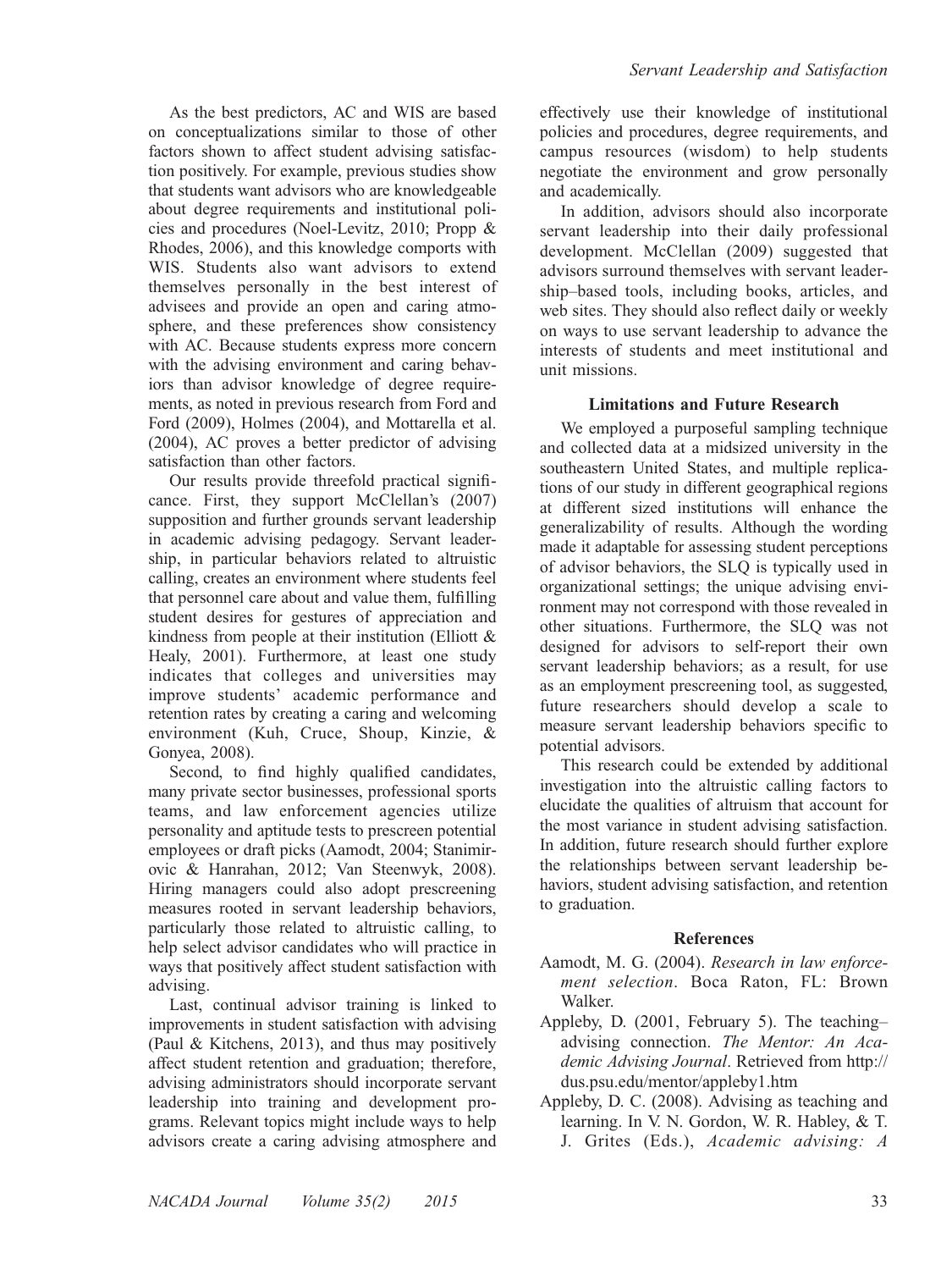comprehensive handbook (2nd ed.) (pp. 85– 102). San Francisco, CA: Jossey-Bass.

- Barbuto, J. E., & Wheeler, D. W. (2006). Scale development and construct clarification of servant leadership. Group & Organization Management, 31(3), 300–326.
- Bloom, J. (2008). Moving on from college. In V. N. Gordon, W. R. Habley, & T. J. Grites (Eds.), Academic advising: A comprehensive handbook (2nd ed.) (pp.  $178-188$ ). San Francisco, CA: Jossey-Bass.
- Bloom, J. L., Hutson, B. L., & He, Y. (2008). The appreciative advising revolution. Champaign, IL: Stipes.
- Brown, T. (2008). Critical concepts in advisor training and development. In V. N. Gordon, W. R. Habley, & T. J. Grites (Eds.), Academic advising: A comprehensive handbook (2nd ed.) (pp. 309–322). San Francisco, CA: Jossey-Bass.
- Coll, J. E., & Draves, P. (2009). Traditional age students: Worldviews and satisfaction with advising; a homogenous study of student and advisors. College Student Affairs Journal, 27(2), 215–223.
- Crippen, C. (2005). Servant leadership as an effective model for educational leadership and management: First to serve then to lead. Management in Education, 18(5), 11–16.
- Crookston, B. B. (2009). 1994 (1972): A developmental view of academic advising as teaching. NACADA Journal, 29(1), 78–82. (Reprinted from Journal of College Student Personnel, 13, 1972, pp. 12–17; NACADA Journal, 14[2], 1994, pp. 5–9)
- Davis, J. S., & Cooper, D. L. (2001). Assessing advising style: Student perceptions of academic advisors. College Student Affairs Journal,  $20(2)$ , 53–63.
- Elliott, K. M., & Healy, M. A. (2001). Key factors influencing student satisfaction related to recruitment and retention. Journal of Marketing for Higher Education, 10(4), 1–11.
- Ender, S. C., Winston, R. B., & Miller, T. K. (1984). Academic advising revisited. In R. B. Winston, T. K. Miller, S. C. Ender, & T. J. Grites (Eds.), Developmental academic advising (pp. 3–34). San Francisco, CA: Jossey-Bass.
- Field, A. (2009). Discovering statistics using SPSS (3rd ed.). London, UK: Sage.
- Ford, J., & Ford, S. S. (2009). A caring attitude and academic advising. NACADA Journal, 9(2), 43–48.
- Fraenkel, J. R., & Wallen, N. E. (2009). How to design and evaluate research in education (7th ed.). New York, NY: McGraw-Hill.
- Greenleaf, R. K. (1970). The servant as leader. Indianapolis, IN: Greenleaf Center.
- Grites, T. J. (2013). Developmental academic advising: A 40-year context. NACADA Journal, 33(1), 5–15.
- Hale, M. D., Graham, D. L., & Johnson, D. M. (2009). Are students more satisfied with their academic advising when there is congruence between current and preferred advising styles? College Student Journal, 43(2), 313–324.
- Holmes, C. E. (2004). Handle with care: The significance of caring in academic advising (Unpublished doctoral dissertation). The University of Texas, Austin.
- Kearney, R. (1994). Academic advisement and the RN-to-BSN student. The Journal of Continuing Education in Nursing, 25(1), 11– 16.
- Kelly, M. (2003, January 1). Academic advisers as transformational leaders. The Mentor: An Academic Advising Journal. Retrieved from https://dus.psu.edu/mentor/old/articles/ 030101mk.htm
- King, M. C. (2005). Developmental academic advising. Retrieved from http://www.nacada. ksu.edu/Resources/Clearinghouse/View-Articles/Developmental-Academic-Advising. aspx
- Kuh, G. D., Cruce, T. M., Shoup, R., Kinzie, J., & Gonyea, R. M. (2008). Unmasking the effects of student engagement on first-year college grades and persistence. The Journal of Higher Education, 79(5), 540–563.
- Kuhn, T., Gordon, V. N., & Webber, J. (2006). The advising and counseling continuum: Triggers for referrals. NACADA Journal, 26(1), 24–31.
- McClellan, J. L. (2007). The advisor as servant: The theoretical and philosophical relevance of servant leadership to academic advising. NACADA Journal, 27(2), 41–49.
- McClellan, J. L. (2009). The levels of leadership and transcendent servant leadership development. Journal of Leadership Education, 8(2), 88–110.
- Mottarella, K. E., Fritzsche, B. A., & Cerabino, K. C. (2004). What do students want in advising? A policy capturing study. NACADA Journal, 24(1 & 2), 48–61.
- Noel-Levitz. (2010). 2010 National student satisfaction and priorities report. Retrieved